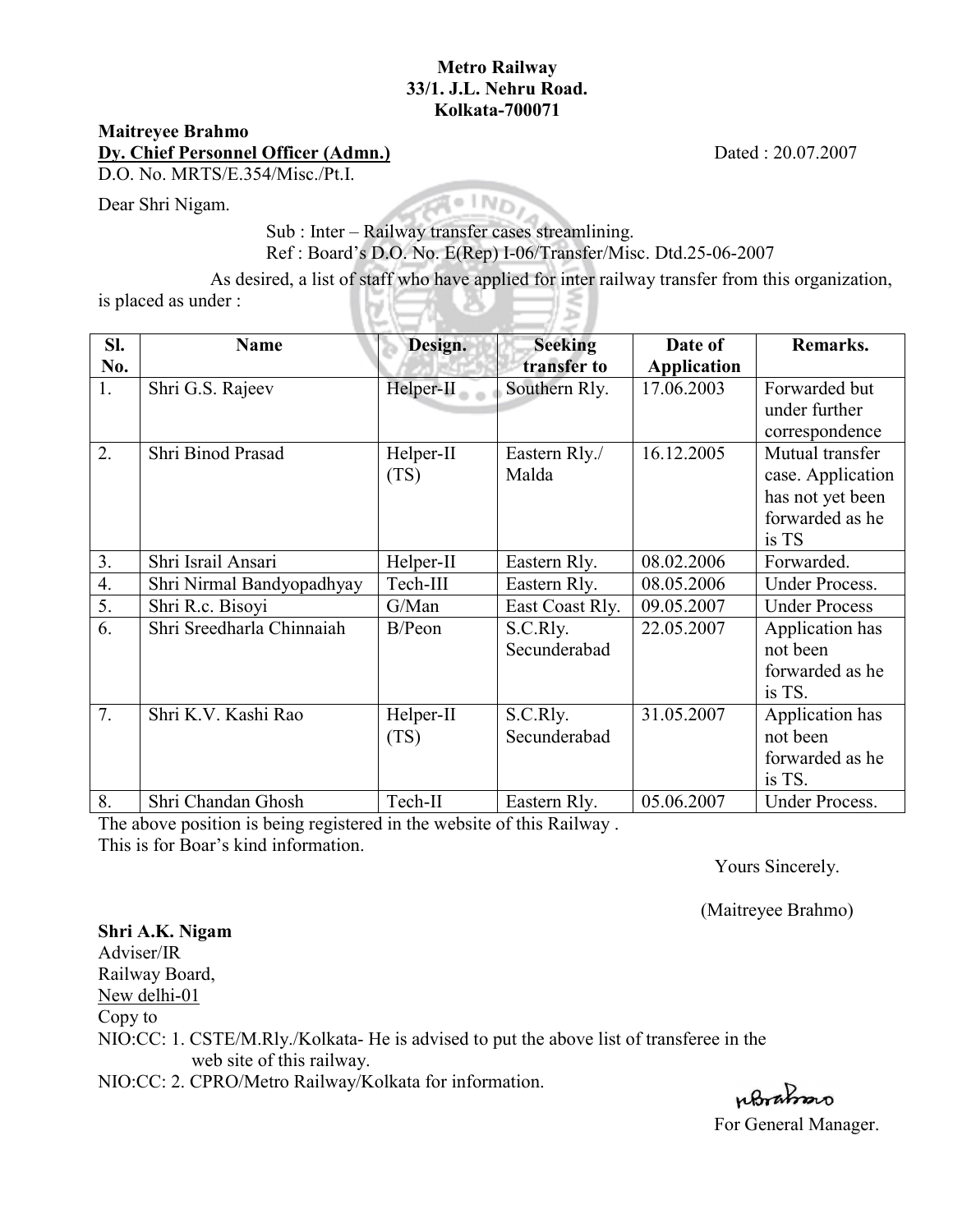| Srl.<br>No. | <b>Name</b>                     | Design./Deptt<br>./Grade                    | Dt. Of<br>Apptt. | Date of<br><b>Application</b> | <b>Railway to</b><br>which<br>transfer                                      | <b>Remarks</b>                                                                                                                         |
|-------------|---------------------------------|---------------------------------------------|------------------|-------------------------------|-----------------------------------------------------------------------------|----------------------------------------------------------------------------------------------------------------------------------------|
|             |                                 |                                             |                  |                               | sought for                                                                  |                                                                                                                                        |
| 01.         | Sri G.S. Rajeev                 | Help-II/Elect.<br>Rs.2550-<br>$3200/-$      | 25.06.87<br>(TS) | 17.6.03                       | Southern<br>Rly./TVC<br>Divn./TR<br>D Unit                                  | Mutual<br>transfer<br>Staff<br>was<br>case.<br>advised on 30.07.08<br>for<br>giving<br>fresh<br>application<br>as<br>desired by S.Rly. |
| 02.         | Sri Binode Prasad               | KSI/S&T<br>Rs.2550-<br>$3200/-$             | 27.01.96         | 16.12.05                      | E.Rly/<br>Malda                                                             | transfer<br>Mutual<br><b>Bijoy</b><br>with<br>dey<br>Helper/I. The case<br>is being process.                                           |
| 03.         | Md. Islam Ansari<br>(OBC)       | Help-II/Elect.<br>Rs.2550-<br>$3200/-$      | 11.06.01<br>(TS) | 08.02.06                      | E.Rly.<br><b>LLH</b><br>Workshop                                            | Forwarded<br>on<br>06.04.06 to<br>E.Rly<br>Reminder is being<br>issued.                                                                |
| 04.         | Sri Nirmal Kr.<br>Bandyopadhyay | Tech.-III/<br>Elect.<br>Rs.3050-<br>4590/-  | 16.06.89<br>(TS) | 08.05.06                      | S.E.Rly.<br><b>SRC</b><br>under Sr.<br><b>DEE/KGP</b>                       | Returned<br>from<br>E.Rly. as there is no<br>vacancy. Staff was<br>accordingly advised<br>on 08.04.08.                                 |
| 05.         | Sri Chandan Ghosh               | Tech-III/<br>Elect.<br>Rs.3050-<br>4590/-   | 23.06.89<br>(TS) | 09.06.07                      | E.Rly/HW<br>H, around<br><b>HWH</b><br><b>or</b><br>BWN,<br>Elect/<br>Mech. | Forwarded<br>on<br>Reminder<br>17.9.07<br>(D.O) was issued<br>on 17.6.08.                                                              |
| 06.         | Sri Ashok                       | Tech./III<br>(Elect.)<br>Rs.3050-<br>4590/- | 21.07.05         | 02.07.07                      | Rly.<br>Wheel<br>Factory,<br>Bangalore                                      | Forwarded<br>on<br>12.09.07.<br>L/A/c.<br>S/R have been sent<br>19.06.08<br>on<br>as<br>sought for by the<br>Factory.                  |
| 07.         | Sk. Rafikul Islam               | Tech./III<br>(Elect.)<br>Rs.3050-<br>4590/- | 30.04.89<br>(TC) | 06.07.07                      | E.Rly.<br><b>LLH</b><br>Workshop<br>or HWH<br>Divn.(Elect<br>Loco Shed)     | Application<br>was<br>forwarded<br>on<br>24.07.08 to E.Rly.                                                                            |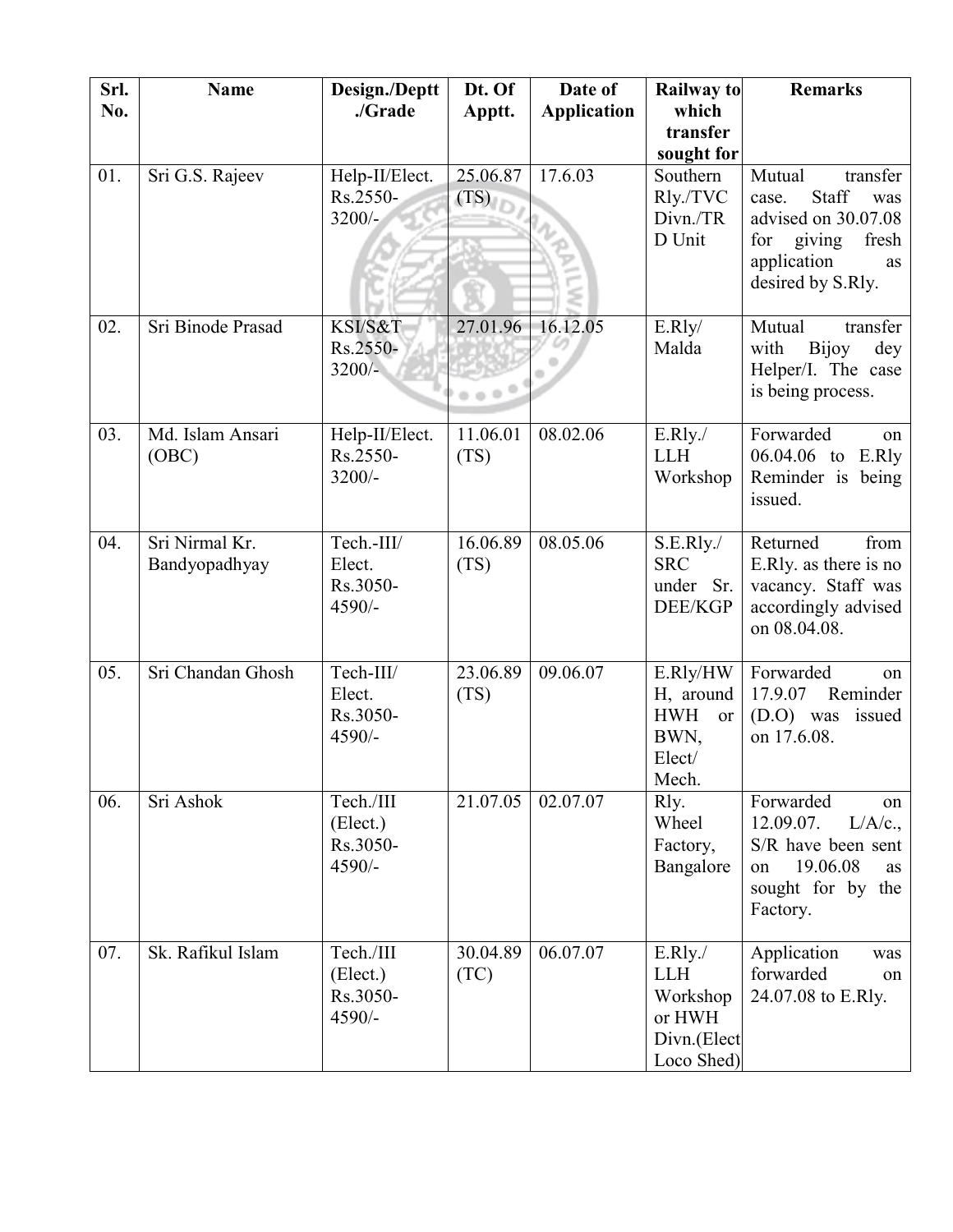| 08. | Sri K. Venkata Kasi<br>Rao     | KSI/S&T,<br>Rs.2550-<br>$3200/-$                  | 10.01.06                         | 27.08.07 | S.C.Rly/<br>ad                                                                 | Returned by S.C.<br>Secunderab Rly. As he has not<br>completed 05 years<br>service. The staff<br>accordingly<br>was<br>advised (Verbally).         |
|-----|--------------------------------|---------------------------------------------------|----------------------------------|----------|--------------------------------------------------------------------------------|----------------------------------------------------------------------------------------------------------------------------------------------------|
| 09. | Sri Joydeep Sarkar             | $JE(W)II$ (Tr.)<br>Rs.5000-<br>$8000/-$           | 27.04.07                         | 28.08.07 | E.Rly./Kol                                                                     | Application sent to<br>E.Rly. on 09.10.07.<br>Reminder is being<br>issued.                                                                         |
| 10. | Sri Manoj Kr. Soren            | Tech./III<br>Elect.<br>Ra.3050-<br>4590/-         | 21.07.05<br>$0.0 -$ <sup>0</sup> | 29.08.07 | E.Rly.<br><b>ASN Divn.</b>                                                     | Can<br>not<br>be<br>forwarded for<br>05<br>years bar, Staff was<br>accordingly<br>advised.                                                         |
| 11. | Sri Kamalesh R.<br>Vindirwalde | $JE(D)$ II (Tr.)<br>Rs.5000-<br>$8000/-$          | 26.04.07                         | 23.10.07 | 1. Central<br>Rly./NGP<br>2. S.E.C<br>Rly./NGP                                 | Regretted by S.E.C<br>Rly. As there is no<br>vacancy $\&$ due to<br>05 years bar Staff<br>accordingly<br>was<br>advised.                           |
| 12. | Sri Dharmendra<br>Kumar        | JE<br>(W)<br>$\mathbf{I}$<br>Rs.5000-<br>$8000/-$ | 12.03.01                         | 23.10.07 | $1.E.Rly-$<br><b>HWH/ASN</b><br>2.E.C. Rly.<br>/Sonpur/<br>MGS/DNR<br>/Hajipur | Applications<br>forwarded on<br>09.01.08. Reminder<br>is being issued.                                                                             |
| 13. | Sri Lakhmi Chand               | SE(W)<br>Rs.6500-<br>$10500/-$                    | 26.5.83                          | 23.10.07 | 1.NCR/<br>Agra<br>2. NWR/<br>Jaipur<br>3.WCR/<br>Kota.                         | Applications<br>forwarded on<br>09.01.08 Reminder<br>is being issued.                                                                              |
| 14. | Shyam Kishori<br>Kumar         | JE(W)I<br>Rs.5500-<br>$9000/-$                    | 13.03.01                         | 23.10.07 | ECR/<br>Sonpur/<br>MGS/<br>Samastipur                                          | Applications<br>forwarded on<br>09.01.08. The staff<br>is now not<br>interested as he has<br>been selected in<br>another post under<br>Bihar Govt. |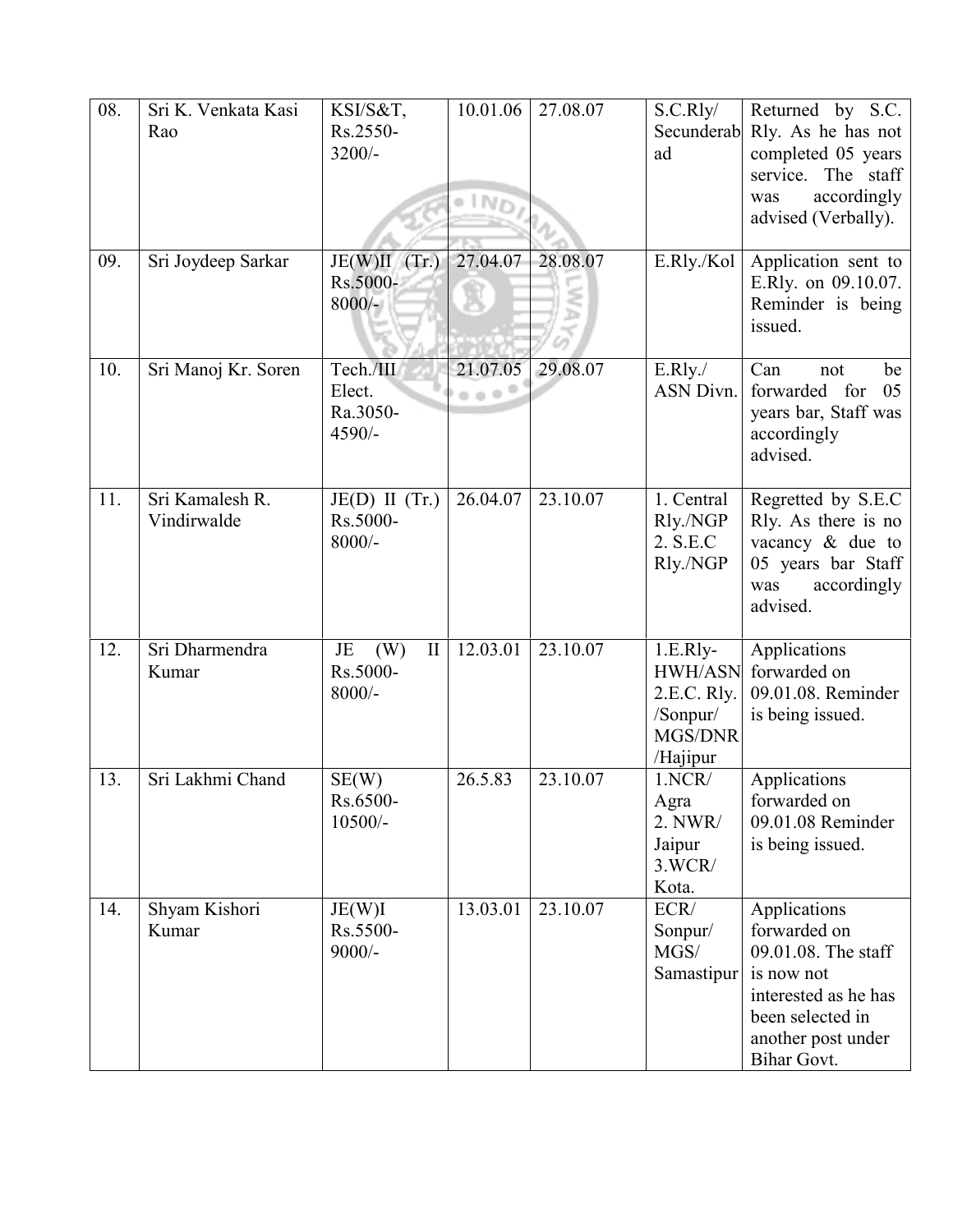| 15. | Vaddi Vaddi Kasulu       | KSI/S&T<br>Rs.2550-<br>3200/-                              | 27.01.96         | 16.12.05 | E.Co.Rly/<br>VSKP/<br>Waltier<br>Div. | Application has<br>been forwarded to<br>E.Co.Rly.                                                                        |
|-----|--------------------------|------------------------------------------------------------|------------------|----------|---------------------------------------|--------------------------------------------------------------------------------------------------------------------------|
| 16. | Smt. Kalyani Solanki     | Peon/Personn<br>el Deptt.<br>Rs.2610-<br>$3540/-$          | 20.08.87<br>(TS) | 04.01.08 | C.Rly.<br>Bhabnagar                   | The Case is<br>retained in this<br>office for the time<br>being as per her<br>verbal request.                            |
| 17. | Sri A.K. Sadhu           | Peon/Engg.<br>Deptt.<br>Rs.2550-<br>3200/-                 | 31.08.01         | 21.02.08 | E.Rly/<br><b>HWH</b>                  | Forwarded on<br>27.02.08                                                                                                 |
| 18. | Sri P.K. Jana            | Peon/Engg.<br>Deptt.<br>Rs.2550-<br>3200/-                 | 28.05.99         | 21.02.08 | E.Rly/LLH                             | Returned from<br>E.Rly. as there is no<br>such vacant post.<br>Staff was<br>accordingly advised<br>(Verbally)            |
| 19. | Sri U.Kaura              | Pharmacist/<br>Med. Deptt.<br>Rs.4500-<br>$7000/-$         | 05.09.03         | 27.02.08 | SER/Adra                              | Mutual transfer<br>with Sri R.K.Bera,<br>Pharm/III. The case<br>has been sent for<br>obtaining<br>D&A/Vig.<br>Clearance. |
| 20. | Kharaj Singh Bist.       | Helper-<br>II(Elect.)<br>Rs.2550-<br>3200/-                | 27.04.05<br>(TS) | 11.06.08 | N.E.Rly.<br>Ijjatnagar                | Application not<br>submitted in<br>prescribed form.<br>Staff was<br>accordingly advised<br>alongwith<br>proforma.        |
| 21. | Sri Ganga Dhar<br>Swain. | Stretcher<br>Bearer, Med<br>Deptt.<br>Rs.2650-<br>$4000/-$ | 22.10.87         | 04.07.08 | E.Co.Rly./<br>BBS.                    | The case has been<br>sent for obtaining<br>D&A/Vig.<br>Clearance.                                                        |

**…………………**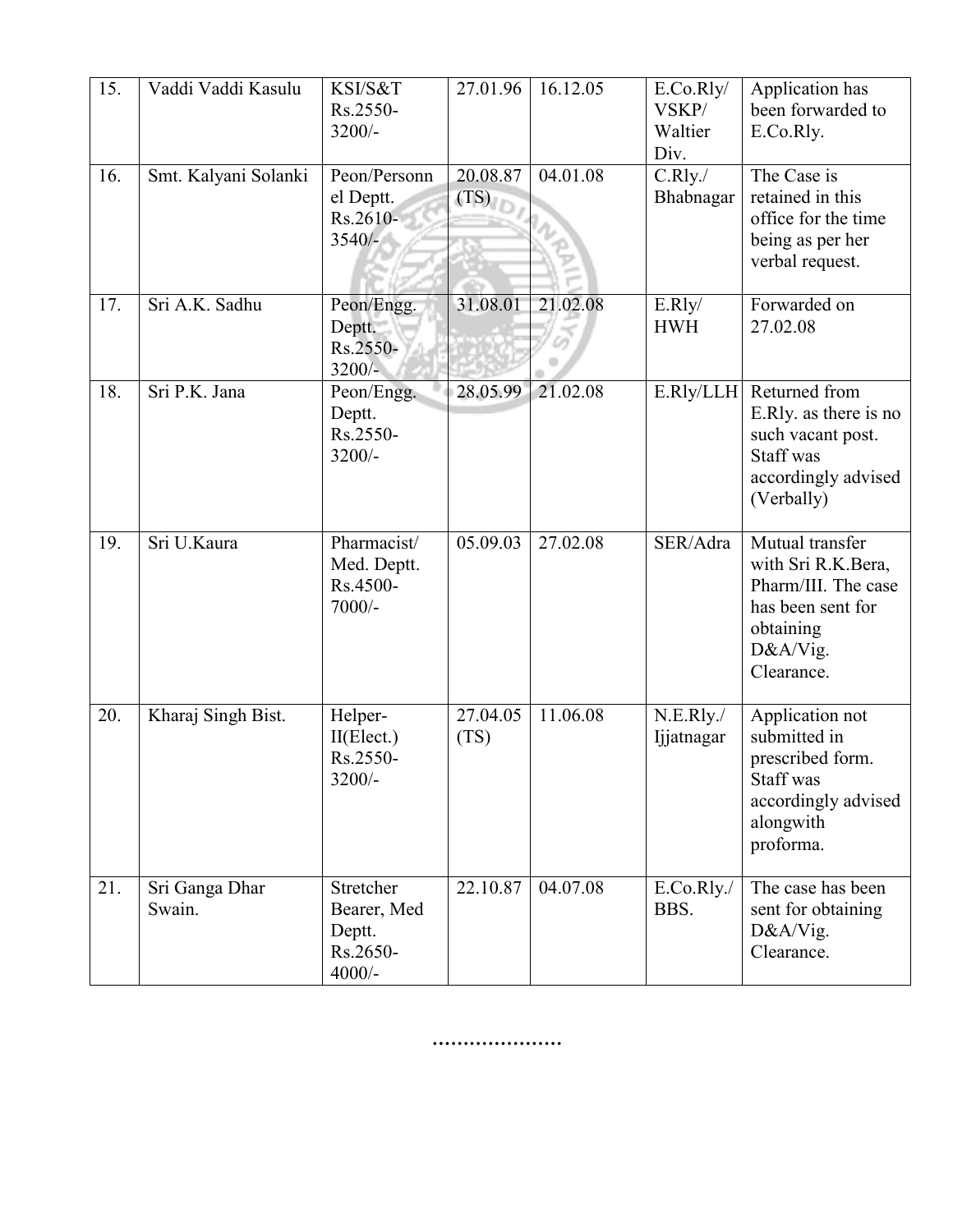## **METRO RAILWAY KOLKATA**

No. MTRS/E.354/Misc./Pt.I Date:- 04.02.09

| Srl.<br>No. | <b>Name</b>                     | Design./De<br>ptt./Grade                      | Dt. of<br>Apptt. | Date of<br><b>Applica</b><br>- tion | Railway<br>to which<br>transfer<br>sought<br>for                              | <b>Remarks</b>                                                                                                            |
|-------------|---------------------------------|-----------------------------------------------|------------------|-------------------------------------|-------------------------------------------------------------------------------|---------------------------------------------------------------------------------------------------------------------------|
| 01.         | Sri G.S.Rajeev                  | Help-II/<br>Elect.<br>Rs.2550-<br>$3200/-$    | 25.06.87<br>(TS) | 17.6.03<br>$\alpha$                 | Southern<br>Rly./TVC<br>Divn./TRD<br>unit                                     | Mutual transfer<br>case. Staff was<br>advised on<br>30.7.08 for<br>giving fresh<br>application as<br>desired by<br>S.Rly. |
| 02.         | Sri Binode Prasad               | KSI/S&T<br>Rs.2550-<br>3200/-                 | 27.01.96         | 16.12.05                            | $E.Rly.$ /<br>Malda                                                           | Mutual transfer<br>with Bijoy Dey<br>Helper/I. The<br>case is being<br>process.                                           |
| 03.         | Md.IslamAnsari<br>(OBC)         | Helper-II /<br>Elect. Rs.<br>2550-3200/-      | 11.06.01(<br>TS) | 08.02.06                            | E.Rly/LLH<br>Workshop                                                         | Forwarded on<br>06.4.06 to<br>E.Rly.<br>Reminder is<br>being issued.                                                      |
| 04.         | Sri Nirmal Kr.<br>Bandyopadhyay | Tech.-<br>III/Elect.<br>Rs.3050-<br>4590/-    | 16.6.89<br>(TS)  | 08.5.06                             | S.E.Rly.<br>SRC under<br>Sr.DEE /<br><b>KGP</b>                               | Returned from<br>E.Rly. as there<br>is no vacancy.<br>Staff was<br>accordingly<br>advised on<br>08.4.08                   |
| 05.         | Sri Chandan Ghosh               | Tech.-III/<br>Elect. Rs.<br>3050-4590/-       | 23.6.89<br>(TS)  | 09.6.07                             | E.Rly./<br><b>HWH</b><br>,around<br>HWH or<br><b>BWN</b><br>,Elect./<br>Mech. | Forwarded on<br>17.9.07.<br>Reminder<br>$(D.O.)$ was<br>issued on<br>17.6.08.                                             |
| 06.         | Sri Ashok                       | Tech./III<br>(Elect.)<br>Rs.3050-<br>$4590/-$ | 21.07.05         | 02.07.07                            | Rly. Wheel<br>Factory,<br>Bangalore                                           | Forwarded on<br>12.9.07.<br>$L/A/c$ ., $S/R$ have<br>been sent on<br>19.6.08 as<br>sought for by<br>the Factory           |
| 07.         | Sk. Rafikul Islam               | Tech./III                                     | 30.04.89         | 06.07.07                            | E.Rly./ LLH                                                                   | Application was                                                                                                           |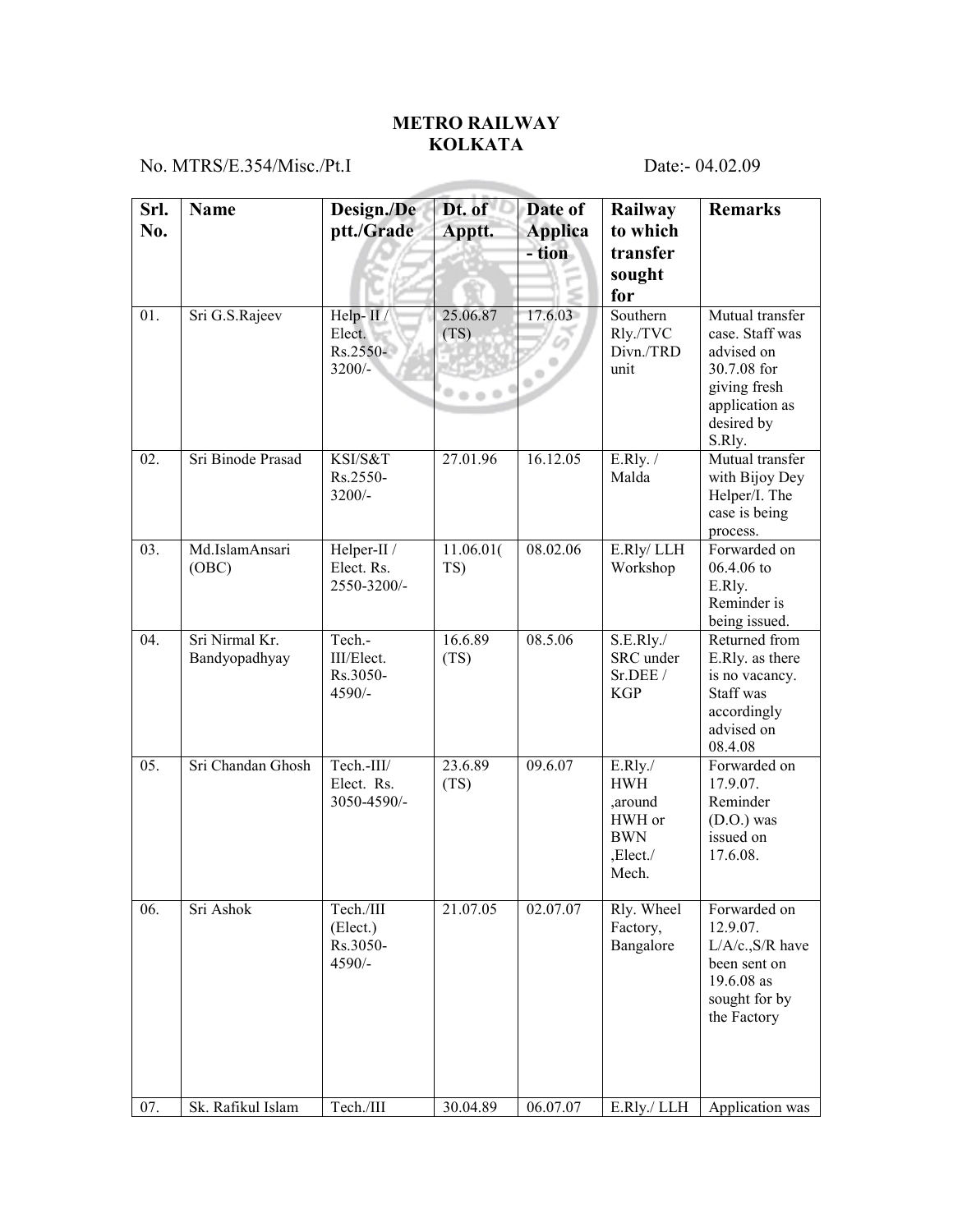|     |                                | (Elect.) Rs.<br>3050 -4590/-            | (TS)              |          | Workshop<br>or HWH<br>Divn.(Elect.<br>Loco Shed)                                  | forwarded on<br>24.7.08 to<br>E.Rly.                                                                                                 |
|-----|--------------------------------|-----------------------------------------|-------------------|----------|-----------------------------------------------------------------------------------|--------------------------------------------------------------------------------------------------------------------------------------|
| 08. | Sri K. Venkata<br>Kasi Rao     | KSI/S&T,<br>Rs.2550-<br>$3200/-$        | 10.01.06          | 27.08.07 | S.C.Rly./<br>Secunderaba<br>$\mathbf d$                                           | Returned by<br>S.C. Rly.as he<br>has not<br>completed 05<br>years service.<br>The staff was<br>accordingly<br>advised<br>(verbally). |
| 09. | Sri Joydeep Sarkar             | JE(W)II(Tr.)<br>Rs. 5000-<br>$8000/-$   | 27.04.07<br>0.0.0 | 28.08.07 | E.Rly./Kol                                                                        | Application sent<br>to E.Rly. on<br>09.10.07.<br>Reminder is<br>being issued.                                                        |
| 10. | Sri Monoj Kr.<br>Soren         | Tech./III Elect.<br>Rs. 3050-<br>4590/- | 21.07.05          | 29.08.07 | E.Rly./ ASN<br>Divn.                                                              | Can not be<br>forwarded for<br>05 years bar.<br>Staff was<br>accordingly<br>advised.                                                 |
| 11. | Sri Kamalesh R.<br>Vindirwalde | JE(D)II(Tr.)<br>Rs. 5000-<br>$8000/-$   | 26.04.07          | 23.10.07 | 1. Central<br>Rly. /NGP<br>2. S.E.C.<br>Rly./NGP                                  | Regretted by<br>S.E.C Rly.as<br>there is no<br>vacancy & due<br>to 05 years bar.<br>Staff was<br>accordingly<br>advised.             |
| 12. | Sri Dharmendra<br>Kumar        | JE(W)II<br>Rs.5000-<br>$8000/-$         | 12.03.01          | 23.10.07 | $1.E,Rly-$<br>HWH/ASN<br>2. E.C.<br>Rly./Sonpur<br>$/$ MGS $/$<br>DNR/Hajipu<br>r | Applications<br>forwarded on<br>09.01.08.<br>Reminder is<br>being issued.                                                            |
| 13. | Sri Lakhmi Chand               | SE(W)<br>Rs.6500-<br>$10500/-$          | 26.5.83           | 23.10.07 | 1. NCR/<br>Agra<br>2. NWR/<br>Jaipur<br>3.WCR/<br>Kota                            | <b>Applications</b><br>forwarded on<br>09.01.08.<br>Reminder is<br>being issued.                                                     |
| 14. | Shyam Kishori<br>Kumar         | $JE(W)I$ Rs.<br>5500-9000/-             | 13.03.01          | 23.10.07 | ECR/<br>Sonpur/<br>MGS/<br>Samastipur                                             | Applications<br>forwarded on<br>09.01.08. The<br>staff is now not<br>interested as he                                                |